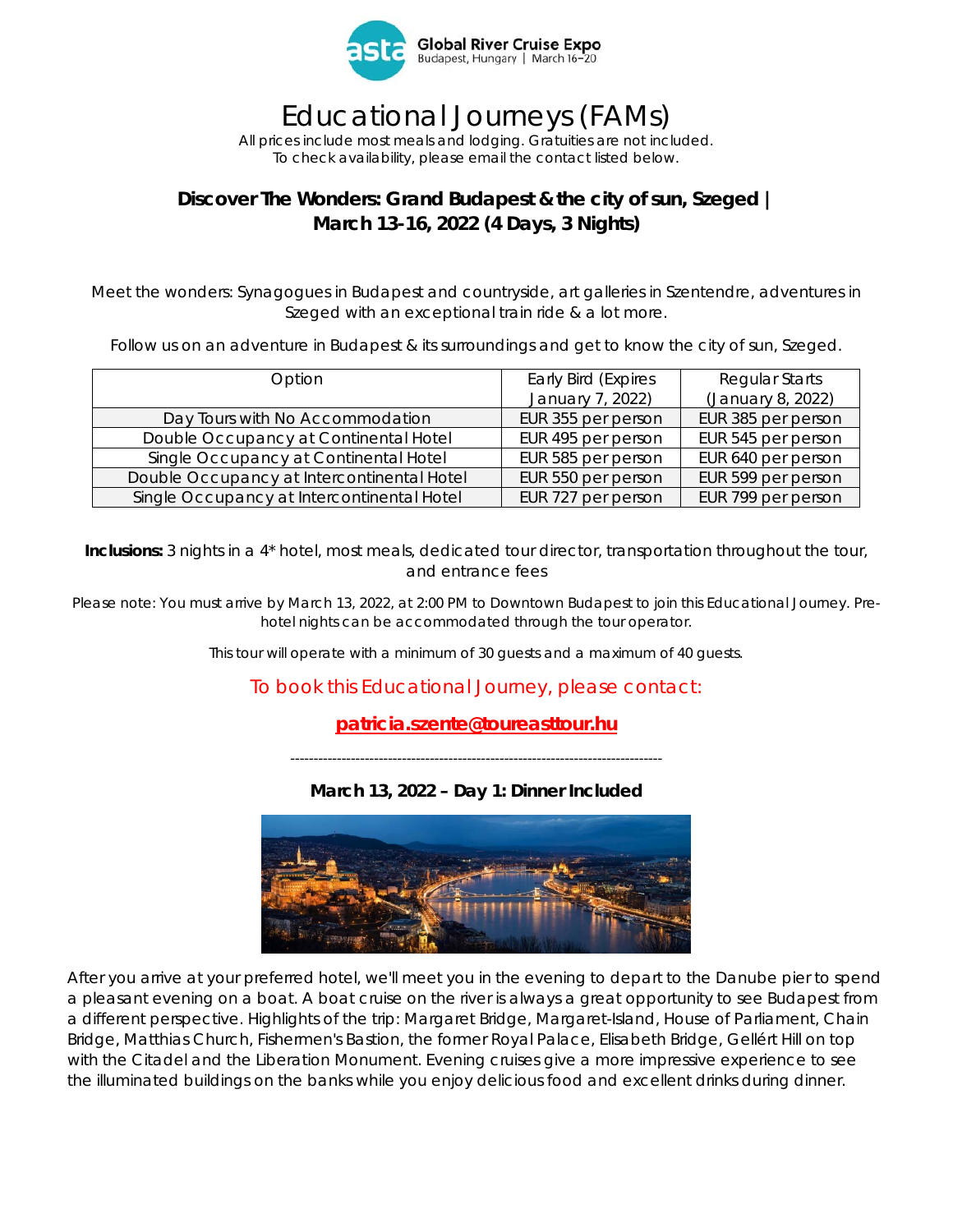

## Educational Journeys (FAMs)

*All prices include most meals and lodging. Gratuities are not included. To check availability, please email the contact listed below.* 

### **March 14, 2022 – Day 2: Breakfast and Dinner Included**



During this tour, you can hear about the Jewish culture's important role in contemporary Hungarian society. Learn all about Hungary's Jewish history, heritage, and culture as the largest Jewish community in Central Europe. Enjoy a pleasant walk in Budapest, discover the hidden treasures, old kosher butchers, and visit the world's second-largest Synagogue! See the Kazinczy Street Synagogue, Raul Wallenberg Holocaust Memorial Park, Rumbach Sebestyén Street with its Synagogue, Gozsdu Courtyard and Király Street. As the tour's highlight, you will have an exclusive inside visit of the Dohány Street Synagogue, which is Europe's largest one! After the tour, enjoy some free time for a light lunch in Budapest, with suggestions given by your guide.

After lunch, we'll transfer to Szentendre, located along the Danube River, as it attracts residents and visitors of all ages. We'll enjoy a walk among the cozy buildings, then visit a brand-new Art Gallery with Zsolnay Ceramic Tea Party. The gallery is a unique hidden place in the romantic village. You can see a vast collection of Hungarian masterpieces and receive information on their creators and the creatures themselves. We'll provide a live introduction of the most outstanding artworks and artists in the gallery during our exclusive visit. Following the introduction, you can explore the details and stories of the artworks on your own mobile devices with a specially developed on-site application. We'll introduce one or more short movies (of 5-10 minutes each) about some masterpieces in the gallery during the visit. Using live stream connection and Zoom application, we can introduce one of the artists currently exhibiting in the gallery. You can talk to the master during the live meeting and ask questions. The master provides a short introduction of himself, their studio of work and tells some secrets about "how they create the masterpieces." Using the advantages of the ultimate technologies, the visitors can get to know the artists in their authentic living and working place. A selection of fine sandwiches, cakes, scones, and the famous Hungarian "pogacsa" is offered during the Gallery visit. Unlimited tea consumption using our Royal ZSOLNAY® tea sets, with various assortment of tea selection will be available.

Then, we'll transfer to the most beautiful café in the world, located on the corner of the New York Palace. Entering the New York Café means immersing in a wonderful Belle Époque dream with Historical decoration and frescoes in the whole café. We'll enjoy dinner in the White Salon, where beautiful glass chandeliers from Murano crown the room's beauty. A 3-course dinner with unlimited consumption includes soft drinks, wine, beer, coffee, and tea.